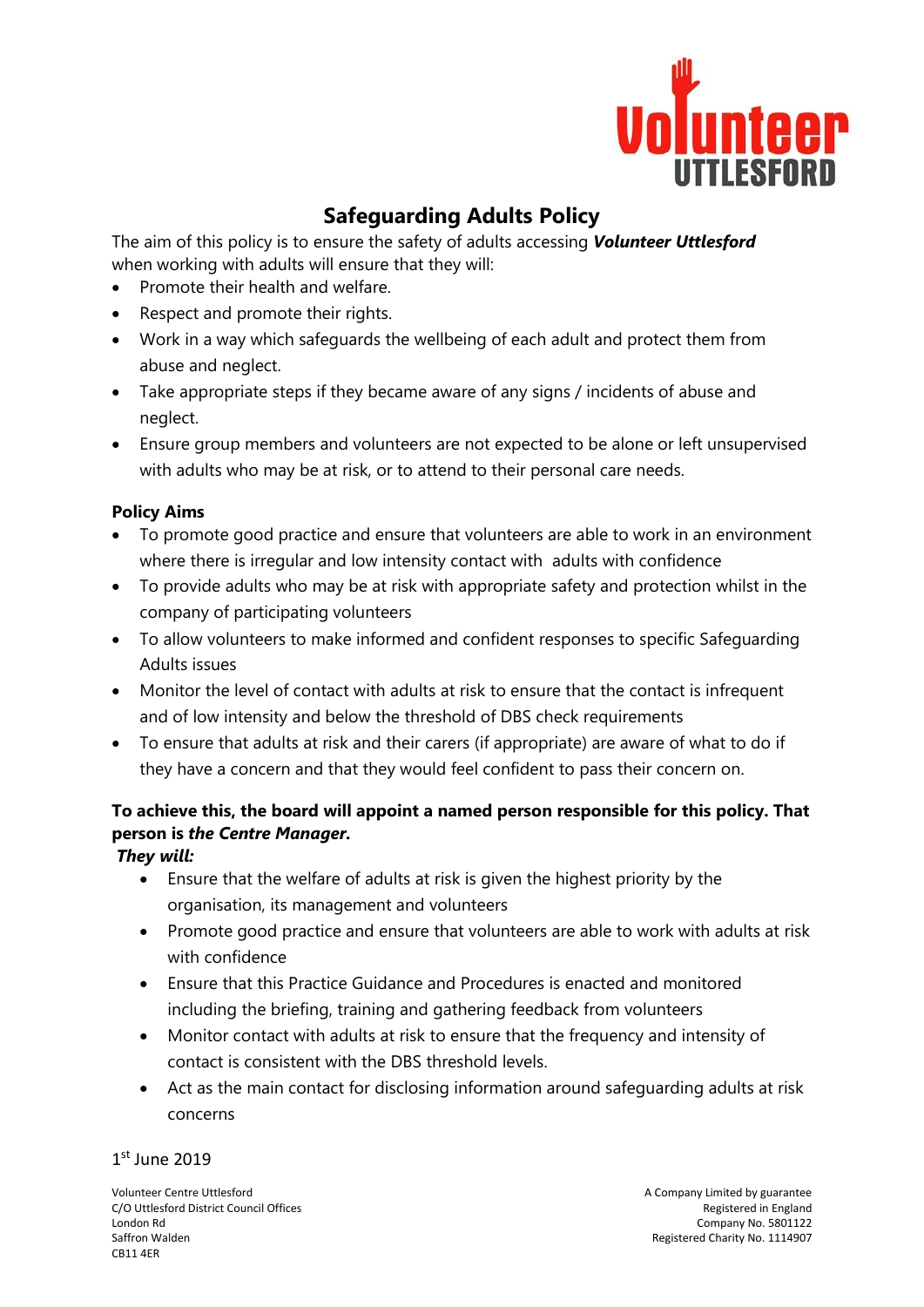- Ensure that the concerns of adults at risk are heard and acted a upon
- Be responsible for reporting incidents or concerns to appropriate authorities
- Attend appropriate training relevant to the level of engagement with adults at risk to ensure all staff/volunteers remain up to date with current practice and legislation
- Ensure volunteers have access to further appropriate information

**Volunteer Uttlesford** will follow practice laid out in Section 42 – 46 of the Care Act 2014. This will be achieved by following the guidance and procedures found at:

• Essex County Councils Safeguarding Policy and Procedures https://www.essex.gov.uk/Publications/Documents/Safeguarding\_Adults\_Policy.pdfce dure

**Volunteer Uttlesford** is committed to supporting the right of adults at risk to be protected from abuse and neglect and to making sure all staff and volunteers work together, in line with the Essex County Councils Safeguarding Adults Policy, and act promptly when dealing with allegations or suspicions of abuse or neglect.

**We think that:**

- **SAFEGUARDING IS EVERYBODY'S BUSINESS** Safeguarding is the responsibility of everyone. We will work together to prevent and minimise abuse. If we have concerns that someone is being abused our loyalty to the adult at risk comes before anything else – our group, other service users, our colleagues and the person's friends and family.
- **DOING NOTHING IS NOT AN OPTION** If we know or suspect that an adult is being abused, we will do something about it. **We will report to:**

**Essex County Council Customer Services County Hall Market Road Chelmsford CM1 1QH**

**Date that next review is due: 8 th May 2019** Email: **essexsocialcare@essex.gcsx.gov.uk**Tel: 0345 603 7637

# **Guidance Notes**

## **Safeguarding Adults aims to:**

- Stop abuse or neglect wherever possible
- Prevent and reduce the risk of abuse or neglect to adults with care and support needs
- Safeguard adults in a way that supports them in making choices and having control about how they want to live
- Promote an approach that concentrates on improving life for the adults concerned address what has caused the abuse or neglect

1 st June 2019

Volunteer Centre Uttlesford<br>C/O Uttlesford District Council Offices and the state and the state of the state of the Security of the Securi<br>Registered in England C/O Uttlesford District Council Offices London Rd Company No. 5801122 CB11 4ER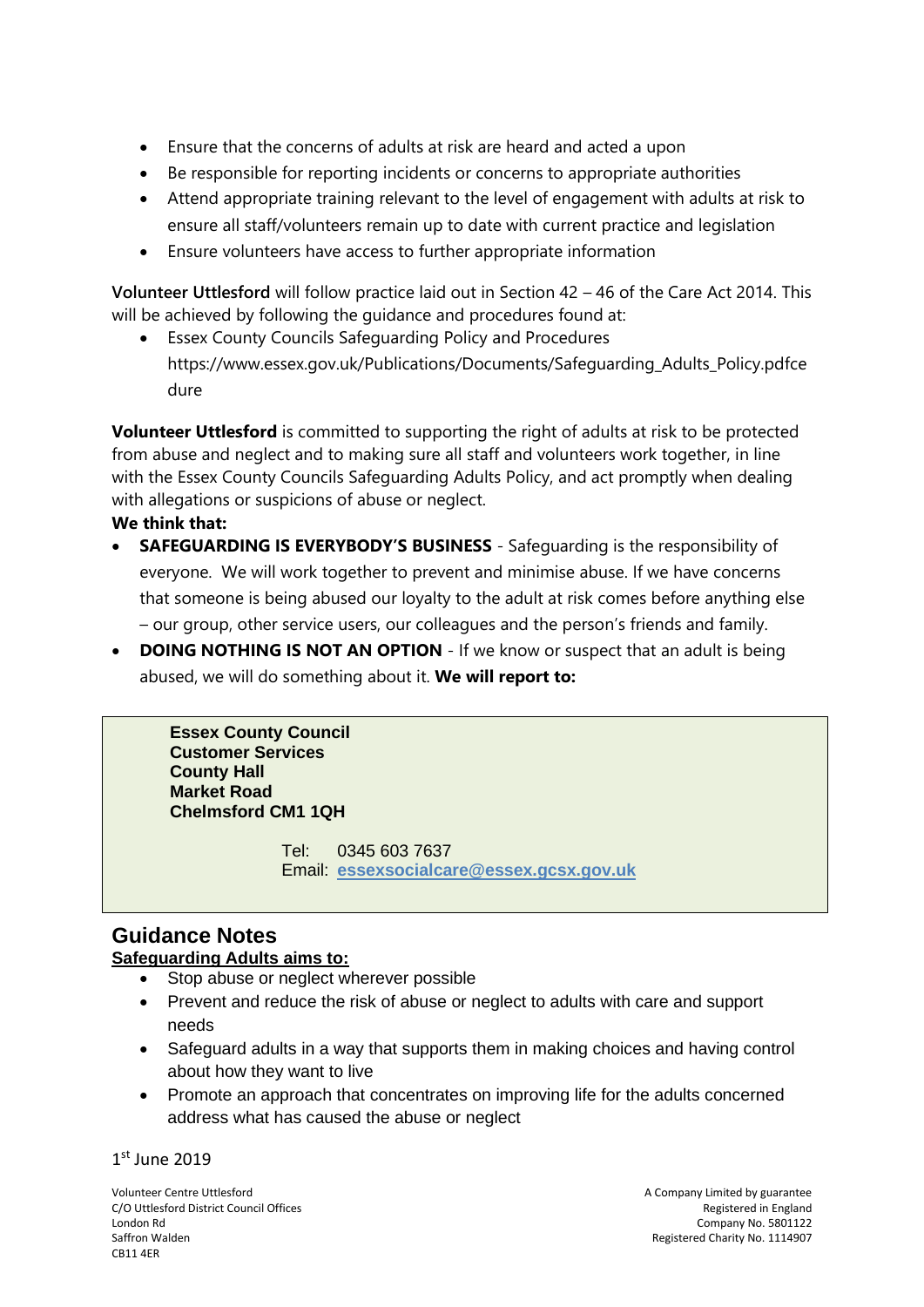### **Who is an adult at risk?**

Some adults are more at risk of being abused than others, such as:

- older people
- people with a visual or hearing impairment
- people with a physical disability
- people with learning disabilities or mental health problems
- people living with HIV or AIDS who have care and support needs

#### **Local Authorities have safeguarding duties which will apply to an adult who:**

- **has needs for care and support (whether or not the local authority is meeting any of those needs), and**
- **is experiencing, or at risk of, abuse or neglect; and**
- **as a result of those care and support needs is unable to protect themselves from either the risk of, or the experience of, abuse or neglect.** *(Section 42 -The Care Act 2014)*

### **How to spot if an adult is at risk?**

- **Physical abuse -** Including assault, hitting, slapping, pushing, misuse of medication, restraint or inappropriate physical sanctions.
- **Domestic violence -** Including psychological, physical, sexual, financial, emotional abuse; so called 'honour' based violence.
- **Sexual abuse -** Including rape, indecent exposure, sexual harassment, inappropriate looking or touching, sexual teasing or innuendo, sexual photography, subjection to pornography. Witnessing sexual acts, indecent exposure and sexual assault or sexual acts to which the adult has not consented or was pressured into consenting.
- **Psychological abuse -** Including emotional abuse, threats of harm or abandonment, deprivation of contact, humiliation, blaming, controlling, intimidation, coercion, harassment, verbal abuse, cyber bullying, isolation or unreasonable and unjustified withdrawal of services or supportive networks.
- **Financial or material abuse -** Including theft, fraud, internet scamming, coercion in relation to an adult's financial affairs or arrangements, including in connection with wills, property, inheritance or financial transactions, or the misuse of misappropriation of property, possessions or benefits.
- **Modern slavery -** Encompasses slavery, human trafficking, forced labour and domestic servitude. Traffickers and slave masters use whatever means they have at their disposal to coerce, deceive and force individuals into a life of abuse, servitude and inhumane treatment.
- **Discriminatory abuse -** Including forms of harassment, slurs or similar treatment; because of race, gender and gender identity, age, disability, sexual orientation or religion.
- **Organisational abuse -** Including neglect and poor care practice within an institution or specific care setting such as a hospital or care home, for example or in relation to care provided in one's own home. This may range from one off incidents to on-going ill treatment. It can be through neglect or poor professional practice as a result of the structure, policies, processes or practices within an organisation.

### 1 st June 2019

Volunteer Centre Uttlesford<br>C/O Uttlesford District Council Offices and the state and the state of the state of the Security of the Securi<br>Registered in England C/O Uttlesford District Council Offices London Rd Company No. 5801122 CB11 4ER